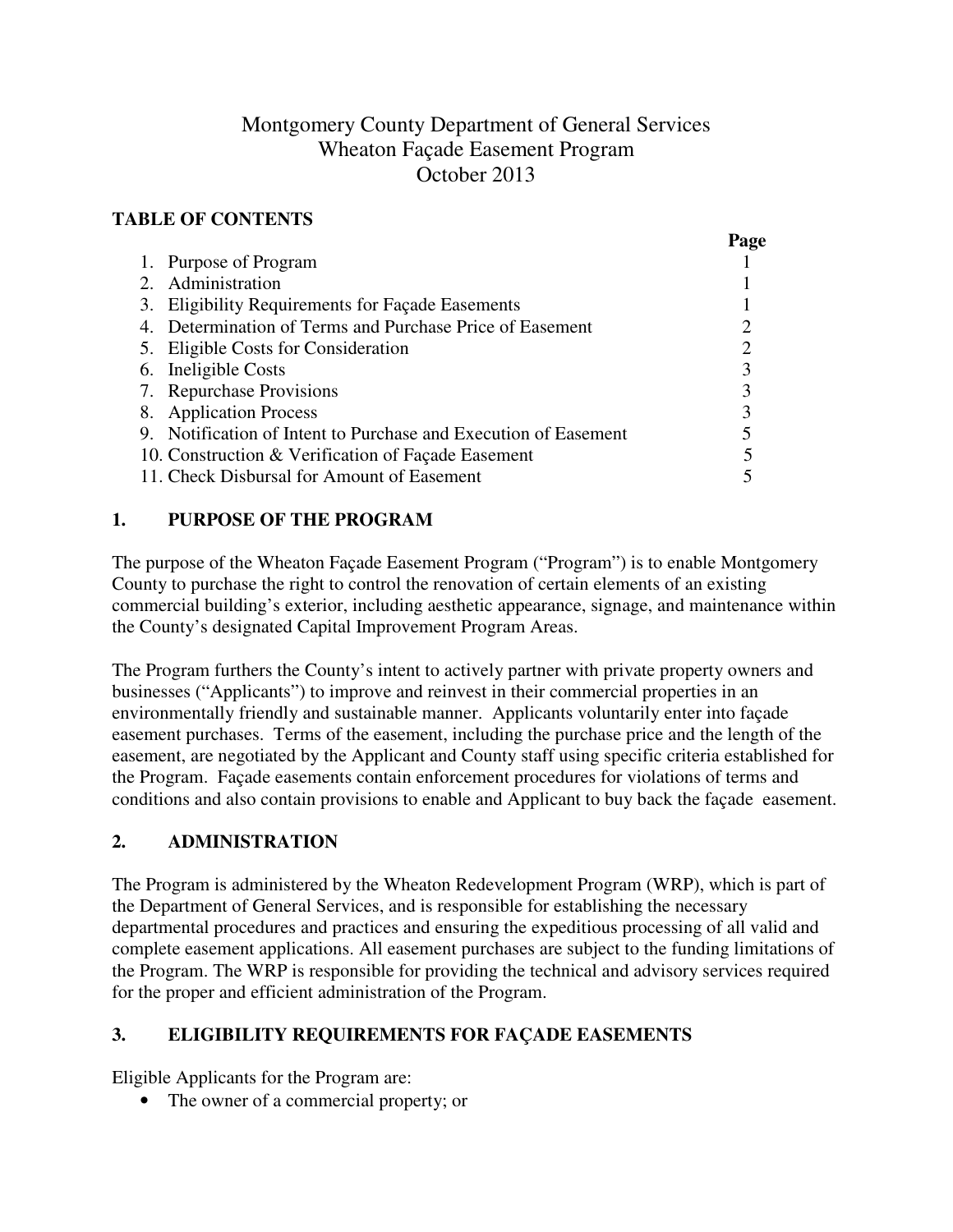• The lessee of a commercial property, if the terms of the lease give the lessee legal authority to make alterations to the exterior of the leased space. If a façade easement is negotiated with the lessee, the façade easement must be agreed to and cosigned by the lessee and the property owner. The property owner's signature signifies concurrence with the terms of the easement and the design of the façade improvement.

To be eligible, a property must be:

- An existing building at least 10 years old (new construction projects are not eligible);
- Located within a designated Capital Improvement Project (CIP) area; and
- For commercial use, or mixed use with a commercial component greater than 60% of the FAR of the property.

#### **4. DETERMINATION OF TERMS AND PURCHASE PRICE OF EASEMENT**

The Applicant's and the WRP's negotiation of the terms and the purchase price of the façade easement are governed by the following guidelines:

- The maximum purchase price of a façade easement must not exceed 75 percent of the eligible costs of the proposed improvements to the property, but in all events, the purchase price of an easement must not exceed \$225,000.
- The minimum term of a façade easement is 5 years and the maximum term is 15 years. The term for the easement may be dictated by the funding sources for the Program, and therefore, nonnegotiable.
- The final determination of the purchase price is at the sole discretion of the Director of the Department of General Services ("Director").
- An Applicant's request to participate in the Program will be evaluated using these criteria:
	- o The degree of the proposed façade improvement's conformity with the overall strategy for the area's revitalization.
	- o The degree of the proposed façade improvement's conformity with the Program's Design Guidelines.
	- o The Applicant's use of environmentally-friendly materials.
	- o The scope and cost of the renovation of the façade.
	- o The leverage of public funds to private investment in the facade renovation.
	- o The location of the building in the revitalization area.
	- o The participation by tenants, if any, in the overall upgrading and renovation of the building.
	- o The length of the proposed easement.

#### **5. ELIGIBLE COST CONSIDERATIONS**

The cost of renovation and improvement to the façade for the first four stories of a building may be considered by the WRP. However, street level improvements will constitute the majority of all improvements for which Program support is provided.

Renovation costs may include cleaning of building surfaces, surface treatments, paint, windows, doors, canopies and signage (if a component of the overall project), electrical work related to building illumination and signage, permanent landscape features such as integral planters which become a part of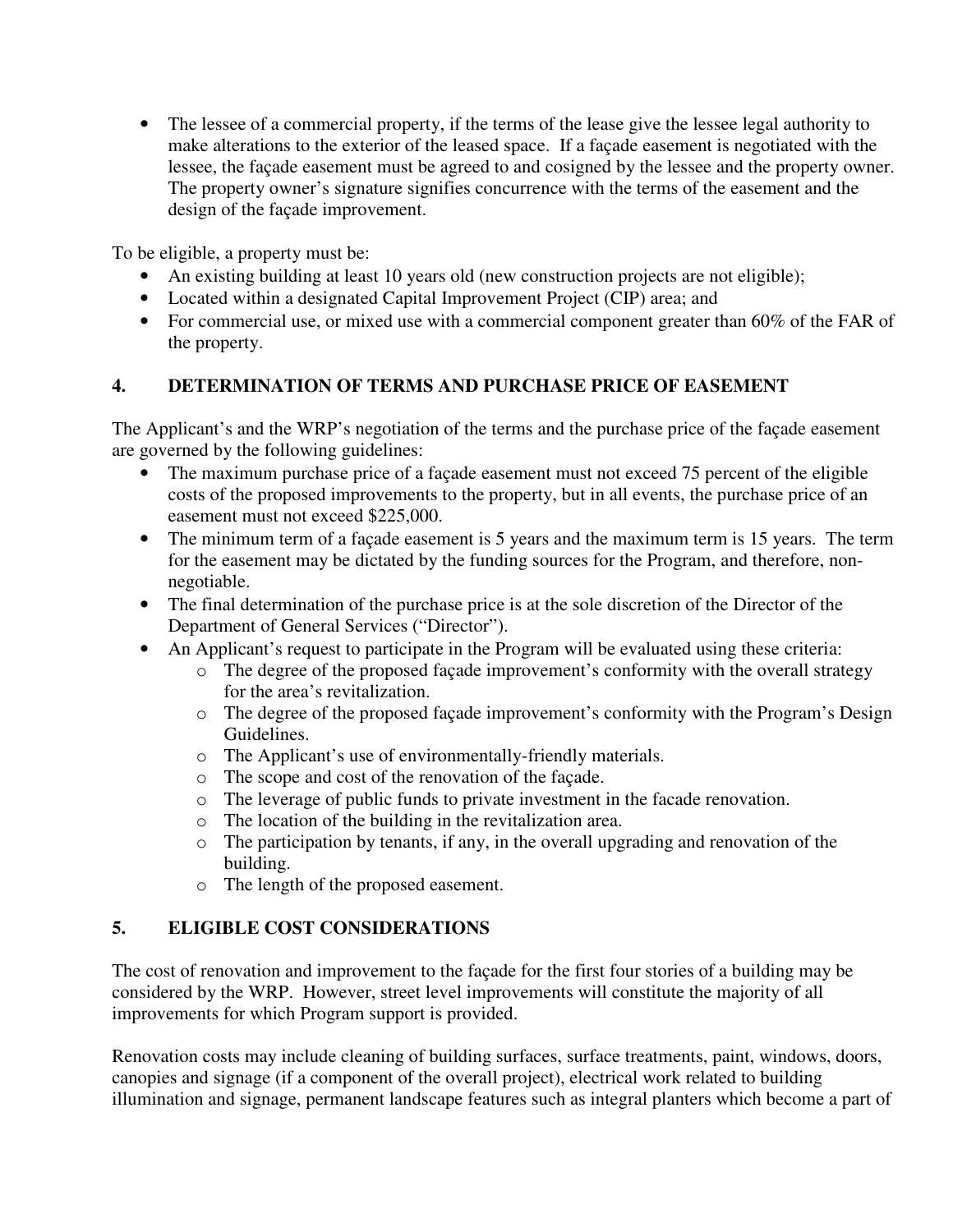the building façade, architectural and construction services related to facade improvement, and related demolition costs, if applicable. Environmentally friendly, sustainable materials are the preferred choice of the WRP for all components of facade improvement.

#### **6. INELIGIBLE COSTS**

Building improvements or work completed by the Applicant prior to the County's approval of a façade easement purchase are not eligible. The participation of County employees or their family members may require the review and approval of the County's Chief Administrative Officer and/or the County's Ethics Commission.

#### **7. REPURCHASE PROVISIONS**

Each façade easement shall include a repurchase provision that permits the Applicant to acquire the property rights (façade easement sold to the County) while the easement is in effect. The repurchase price shall be calculated as follows:

| Duration of easement        | Repurchase Price                 |
|-----------------------------|----------------------------------|
| $0 - 5$ years               | 100% of façade easement          |
| $5 - 10$ years              | $60\%$ - 100% of façade easement |
| $10 - 15$ years of purchase | 30% of original purchase price   |

The repurchase price will be negotiated with the Applicant and clearly articulated in the easement agreement. Some of the funding sources for the Wheaton Façade Program may require a minimum easement period before the Applicant has an opportunity to repurchase the easement.

#### **8. APPLICATION PROCESS**

A. An Applicant submits a "Letter of Interest" to the WRP.

The "Letter of Interest" must include:

- The applicant's name, address, phone number, facsimile number and email address;
- The property owner's name, address, phone number, facsimile number and email address, if different from the Applicant;
- The property address of the building where the Applicant wishes to have the County purchase a façade easement;
- If the Applicant is a lessee, a copy of the current lease;
- A detailed description of the proposed façade improvement;
- The cost of the proposed façade improvement that is supported by a minimum of three cost estimates;
- A request to enter into voluntary negotiations with the WRP to determine the terms and conditions of the proposed façade easement; and,
- The signature of the Applicant, and of the property owner if different from the Applicant.

#### B. Presentation to Facade Review Committee

(Estimated time requirement – approximately 4 weeks from receipt of a completed application)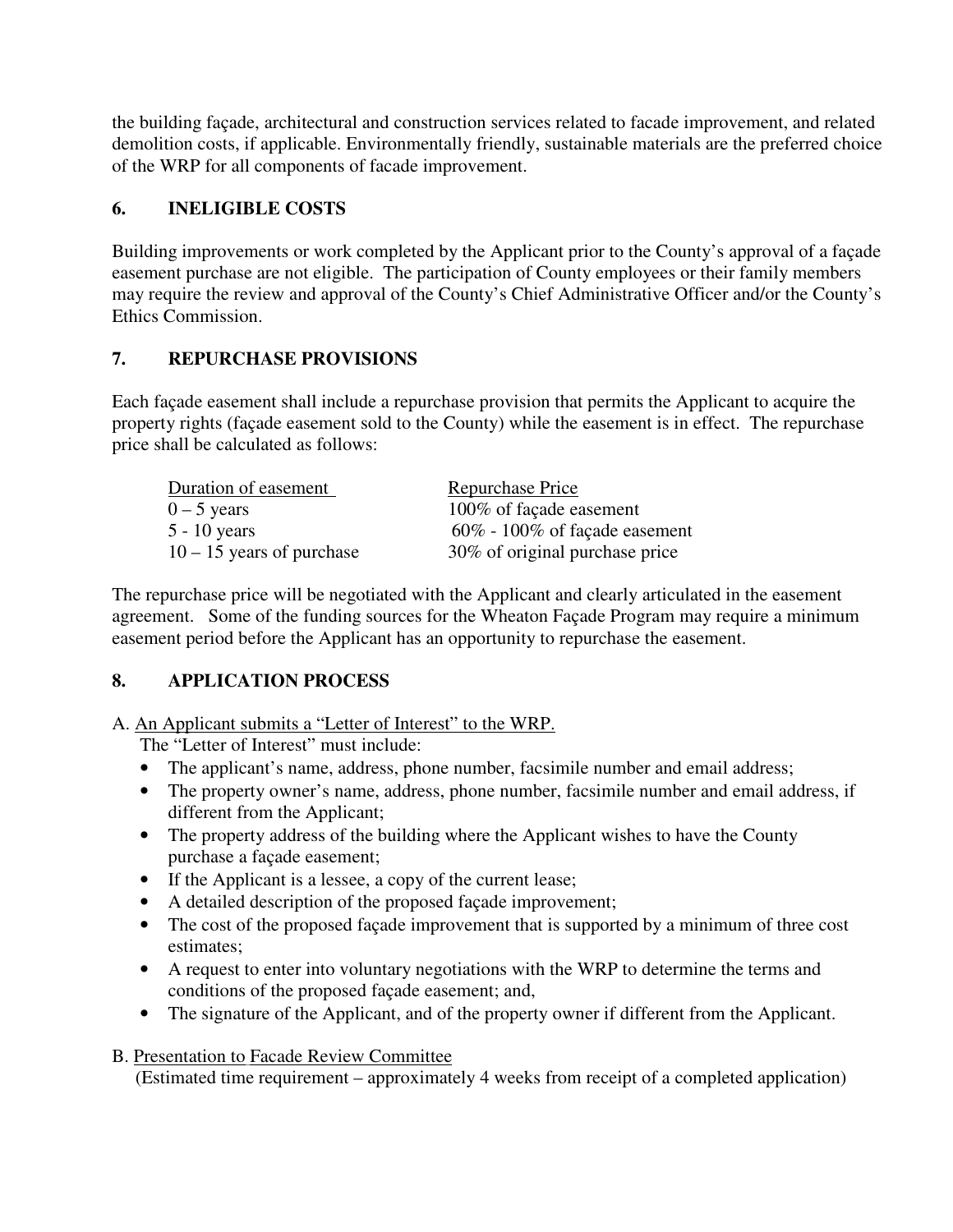All façade easements applications will be reviewed and evaluated by the WRP's Facade Review Committee.

- The Applicant must present the proposed design for the façade improvement to the Facade Review Committee.
- The presentation must include design drawings, material samples, color selections and manufacturer information, as requested. It is strongly recommended that the Applicant's architect attend the presentation. WRP staff familiar with the project area will coordinate with the Applicant concerning the presentation to the Façade Review Committee.
- The Facade Review Committee, after consideration of the presented material, will make a recommendation to the Director about whether to enter into a façade easement with the Applicant.

# C. Determination of the Director

(Estimated time requirement – up to 2 weeks)

- The Director will review the recommendation of the Facade Review Committee.
- The Director, in the Director's sole and absolute discretion, may concur with the recommendation or determine the proposed easement purchase is not in the best interest of Montgomery County.
- The Director has final approval authority.
- The Director's decision is final and will be reflected in a signed decision memorandum forwarded to the WRP. In turn, the WRP will provide written notice to the Applicant of the Director's decision.

#### D Applicant Notification of Director's Determination.

(Estimated time requirement – 1 week)

The WRP will inform the Applicant in writing ofthe Director's decision about whether to purchase an easement from the Applicant. If approved, an offer letter from the WRP to the Applicant will indicate the terms and conditions under which the County will purchase the façade easement.

#### E. Documents Required for the Purchase of a Façade Easement. (Estimated time requirement – 2 weeks)

If the Applicant agrees to the County's terms to purchase a façade easement on the property, the Applicant must indicate acceptance of the WRP's offer, terms and conditions for the purchase of the façade easement by signing the offer letter and returning it to the WRP within 10 business days of the date of the letter. The property owner, if different from the Applicant, must co-sign the acceptance letter.

Along with the executed offer letter, the applicant must provide the WRP the following documents:

- 1. A current title report of the property ;
- 2. If the Applicant is a corporation, LLC or other business entity, articles of incorporation, bylaws and any amendments to those documents; and, a resolution accepting the County's terms for